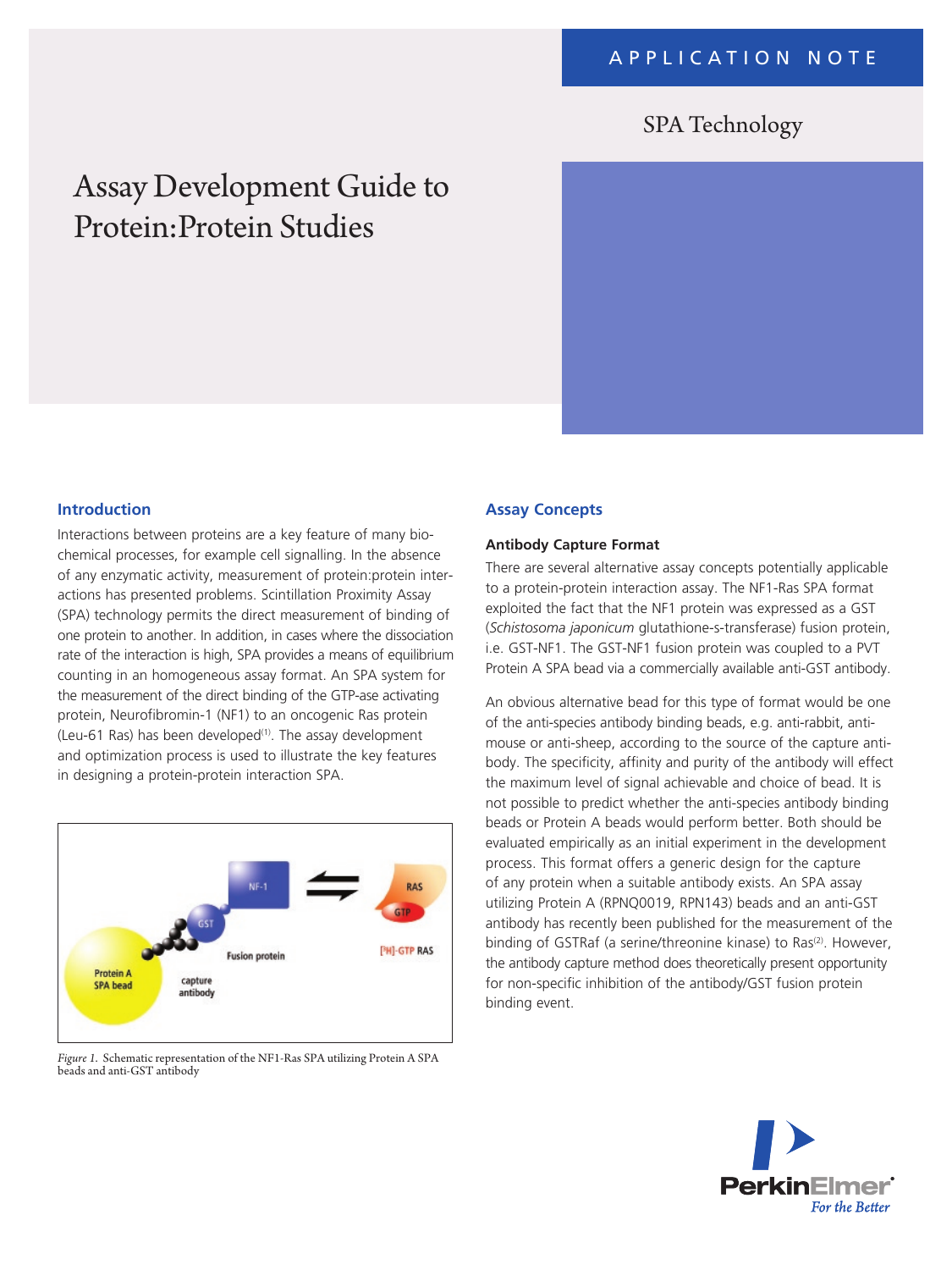#### **Streptavidin-biotin format**

If one of the proteins can be biotinylated without loss of biological activity, then the use of the streptavidin bead becomes an option. The avidity and stability of the biotin-streptavidin bond can be an advantage. GST-fusion proteins have been biotinylated for other assays without interfering with the functional activity of the protein (Figure 2). This format has been used for an SPA system designed to measure the interaction between Ras and Raf<sup>(4)</sup>. In this assay, a GSTRaf fusion protein was biotinylated using sulfosuccinimidyl-6-(biotinamido) hexanoate.



*Figure 2.* Schematic diagram of potential Streptavidin-biotin capture format for the NF1-Ras SPA

If biotinylation is considered, it is necessary to optimize the ratio of biotinylation reagent to protein. This must be done empirically for the system under study. There is currently no method for the precise determination of the number of biotins that become attached to a protein.

A suggested protocol would be to biotinylate the protein using increasing molar ratios of biotinylation reagent to protein from 1:1 up to 50:1.

Having biotinylated the protein and separated it from the biotinylation reagent, the biotinylated protein could be tested in a simple binding experiment using 1mg of streptavidin bead and a constant amount of the radiolabelled protein. Once an optimal ratio of biotinylation reagent to protein is established, the ratio of bead to biotinylated protein can be determined.

An important point to remember with all the formats described in this section is that the bead or bead-antibody has to be present in excess with respect to the protein to maximize capture by the beads.

## **Radiolabelling**

For detection, radiolabelling one of the proteins is a requirement. In order to achieve a good signal, a chemically pure protein labelled to a high specific activity is desirable. The methods for tritiation and iodination of proteins are described in the course manual. Kahl et al<sup>(4)</sup> compared both iodine and tritium for labelling Ras directly using conventional labelling methods and

for loading Ras with radiolabelled GTP $\gamma$ S. The use of GTP $\gamma$ S permits the use of wild type Ras proteins. For the NF1-Ras SPA, an oncogenic Ras protein (Leu61 Ras) was used. This mutant does not hydrolyze GTP even upon binding of a GTP-ase activating protein. This enabled the Leu61 Ras to be loaded with [ 3 H]GTP using an exchange reaction performed in the presence of a GTP regenerating system (phosphoenol pyruvate and pyruvate kinase) under optimized conditions<sup>(1)</sup>. GDP and GTP rapidly exchange from the protein into solution and any GDP in solution will be converted into GTP.

# **Assay Optimization**

Factors affecting the signal:noise ratio will be the relative amounts of each reagent present, quality and affinity of the capture antibody and the affinity of the two proteins participating in the interaction.

As has been mentioned earlier, to obtain a maximum signal it is necessary that the capture protein (either biotinylated or coupled to the antibody) be present in excess to the radiolabelled protein and then that bead be present in excess to capture the complex. This section will focus on the optimization process followed for the NF1-Ras SPA.

# **Antibody**

For all assays using an antibody capture format, the purity and affinity of the antibody will greatly influence the amount of antibody (and hence the amount of bead) required for maximal signal. It will be essential that the antibody:protein interaction does not interfere with the protein:protein interaction.

For the NF1-Ras assay, the initial experiment assessed the titre of the anti-GST antibody required. The anti-GST antibody was diluted in assay buffer and a constant volume of each dilution added to each assay well. Maximal binding was achieved using a dilution of 1:20.



*Figure 3.* The effect of anti-GST antibody dilution on the binding of HRasL61. GTP to GST-NF1 in the presence of 1 mg Protein A bead in 50 mM Tris.HCl, pH7.5,<br>2mM dithiothreitol. ▲ = SPA cpm bound in absence of GST-NF1, ▼ = SPA cpm bound in presence of 30pmol/well GST-NF1,  $\blacksquare$  = specific SPA cpm bound.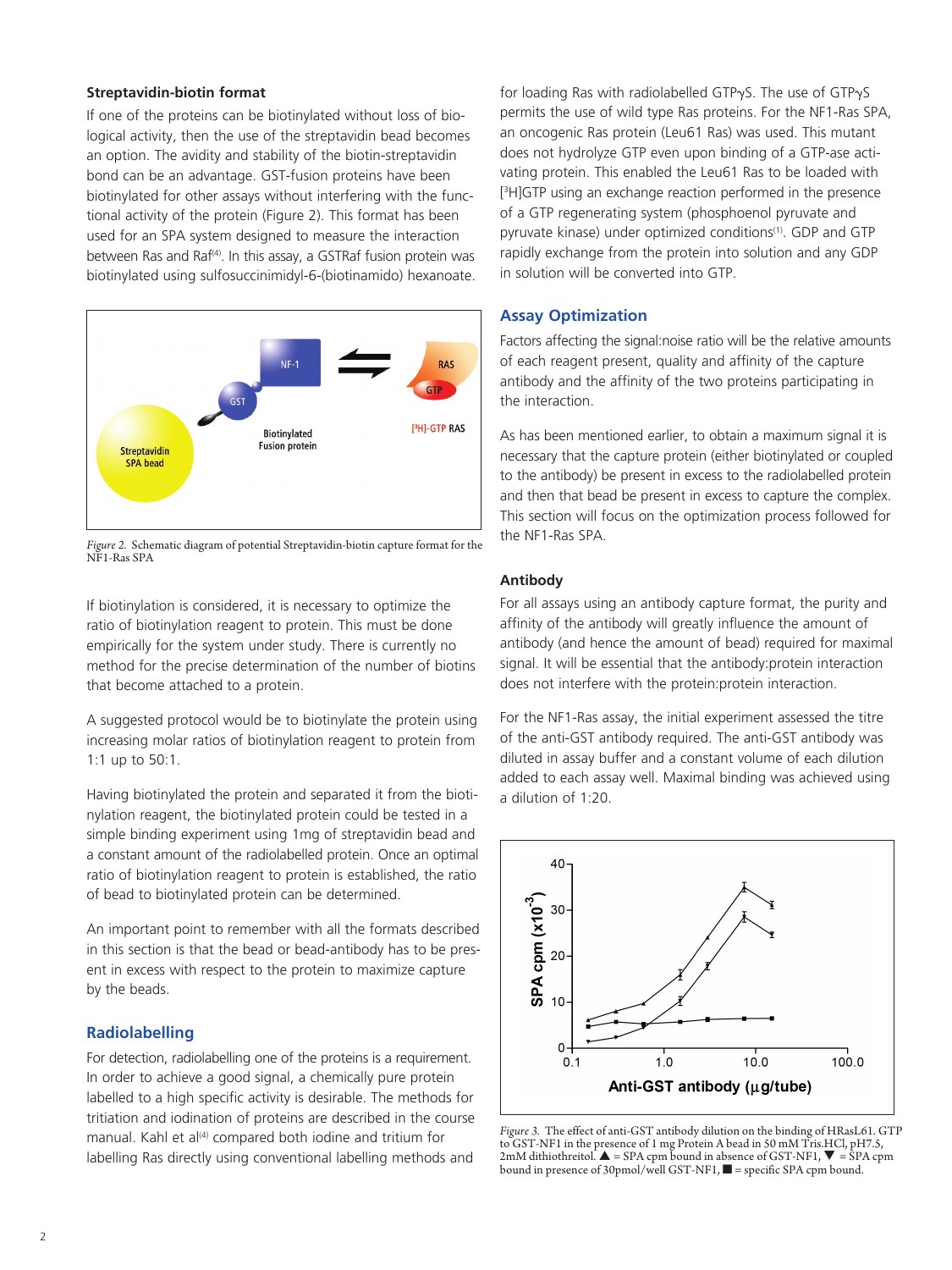#### **SPA Bead**

As shown in Figure 4, four different bead concentrations were tested in the presence of constant amounts of anti-GST antibody, GST-NF1 (Figure 3).



*Figure 4.* Effect of increasing Protein A bead concentration on the specific SPA cpm bound  $(\blacksquare)$  and percentage non-specific binding (NSB)  $(\blacktriangle)$ . Assay conditions: 10 pmol/well H-RasL61.[3 H]GTP, 3.75 μg/well GST-NF1 in 50 mM Tris.HCl, pH7.5, 2 mM dithiothreitol.

The maximal signal under the described conditions is achieved with 1mg Protein A bead. However, using 0.5mg Protein A bead, the signal is only slightly reduced but the reduction in the percentage of nonspecific binding is in the region of 50%. An important point demonstrated by this figure is the increase in non-specific binding caused by increasing the concentration of bead.

#### **GST-NF1 fusion protein / Ras [3 H]GTP**

To optimize the concentration of the GST-NF1 fusion protein, increasing concentrations of GST-NF1 were added to each assay in the presence of 0.5mg Protein A SPA bead and a constant amount of Ras [3 H]GTP. The titration of GST-NF1 was performed at four concentrations of Ras [3 H]GTP (Figure 5).

The signal increases with the concentration of GST-NF1 until all the available binding sites (i.e. anti-GST antibody bound to the Protein A beads) are saturated. Further increases in the GST-NF1 concentration result in a reduction in signal as a competition is established for anti-GST antibody by GST.NF1 and a complex of GST.NF1 bound to Ras [3 H]GTP. Improved signal was also observed by increasing the concentration of Ras [3 H]GTP.

#### **Assay buffer and interfering substances**

For the NF1-Ras SPA, a simple Tris buffer was used. The presence of dithiothreitol was found to be essential to achieving consistent assay results. It is probable that the dithiothreitol is necessary for the GST fusion protein as a similar requirement for dithiothreitol has been observed with other GST fusion proteins e.g. the SH2 fusion proteins and NF-kB.



*Figure 5.* Effect of increasing GST-NF1 and H-RasL61.[3 H]GTP concentration on specific SPA cpm bound. Assay conditions: 3.75mg anti- GST antibody (Molecular Probes), 0.5 mg Protein A bead in 50 mM Tris.HCl, pH7.5, 2 mM dithiothreitol.  $\blacksquare$  = 10p mol/well HRasL61.[ <sup>3</sup>H]GTP,  $\blacktriangle$  = 20 pmol/well H-RasL61.[<sup>3</sup>H]GTP,<br> $\blacktriangledown$  = 30pmol/well H-RasL61.[<sup>3</sup>H]GTP,  $\blacklozenge$  = 40 pmol/well H-RasL61.[<sup>3</sup>H]GTP.

The effect of ionic strength of the buffer was also examined. Both sodium chloride (NaCl) and magnesium chloride (MgCl<sub>2</sub>) were shown to elicit a significant dose dependent decrease in signal (see figure 6). Increasing ionic strength is reported to dramatically reduce the affinity of interaction between Ras and Neurofibromin<sup>(3)</sup>. Skinner et al demonstrated the increase in NaCl or MgCl<sub>2</sub> concentration effected only the interaction between Ras and NF1 and not the interaction between the anti-GST antibody and the GST fusion protein by the use of a GST-Ras [<sup>3</sup>H]GTP fusion protein<sup>(1)</sup>.



*Figure 6.* Effect of ionic strength on the capture of Ras.[<sup>3</sup>H]GTP. ■ = NaCl,<br>▲=MgCl2. Assay conditions as for figure 5 using 10pmol HRasL61.[<sup>3</sup>H]GTP and 40 pmole GST-NF1.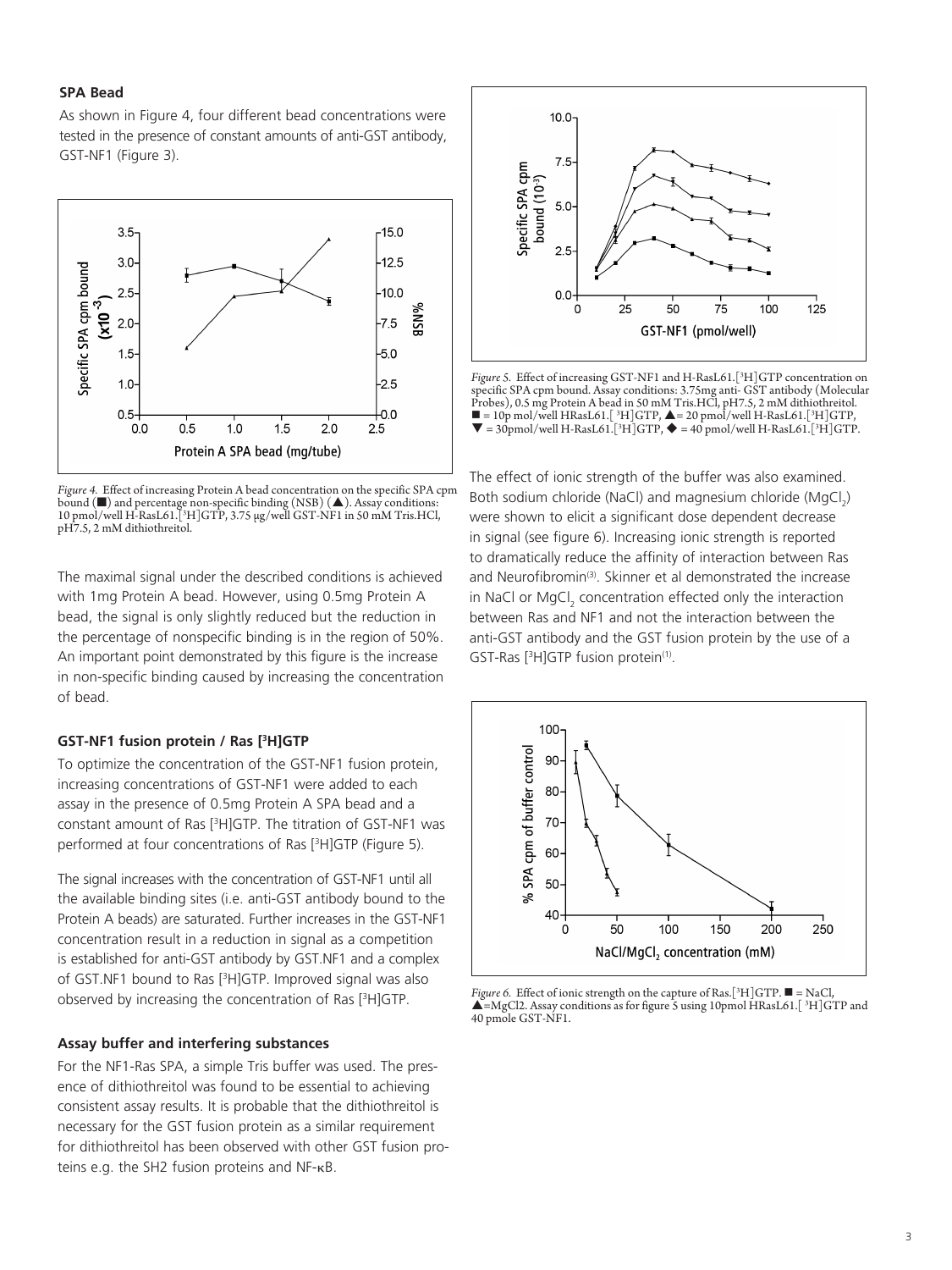| Agent            | Concentration | % of control<br>binding |
|------------------|---------------|-------------------------|
| <b>DMSO</b>      | 0.25%         | 100                     |
|                  | 1.0%          | 96                      |
|                  | 2.5%          | 92                      |
|                  | 10%           | 97                      |
| Ethanol          | $1\%$         | 87                      |
|                  | 10%           | 80                      |
| Methanol         | 1%            | 99                      |
|                  | 10%           | 99                      |
| Acetone          | $1\%$         | 93                      |
|                  | 10%           | 65                      |
| <b>HECAMEG</b>   | 10%           | 98                      |
| SDS              | 10%           | 0                       |
| Tween 20         | 10%           | 88                      |
| <b>CHAPS</b>     | 10%           | 28                      |
| Glycerol         | 10%           | 72                      |
| Zwittergent      | 10%           | 90                      |
| Deoxycholate     | 10%           | 23                      |
| Triton X-100     | 10%           | 108                     |
| Polylysine       | 10%           | 96                      |
| $K^+(Cl)$        | 10 mM         | 113                     |
| $Ca^{2+}(Cl)$    | 10 mM         | 25                      |
| $Mg^{2+}$ (Cl)   | 10 mM         | 93                      |
| $SO_4^{2-}$ (Na) | 10 mM         | 88                      |
| $PO_4^{3-}$ (Na) | 10 mM         | 65                      |
| $CO_2^{3}$ (Na)  | 10 mM         | 62                      |

*Table 1*. Effect of potential interfering substances on the NF1-Ras SPA assay

Other potential interfering substances, e.g. detergents and organic solvents were also examined. (Table 1). As expected, acetone significantly reduces the signal due to its effect on the integrity of the bead. Some detergents (SDS, CHAPS and deoxycholate) significantly reduce the signal.

#### **Order of Addition**

The NF1 Ras SPA was designed as a T0 addition assay. This means that each reagent was added at the start of the incubation and allowed to equilibrate. This format is convenient for high throughput screening purposes.

As has been briefly mentioned, it is possible that the antibody:protein interaction could inhibit the protein:protein interaction. This would occur if the epitope recognized by the antibody was located close to, or within the binding site of the second radiolabelled protein. To remove any potential interference, a delayed addition assay format can be utilized. In this format, the two proteins will be permitted to equilibrate and bind prior to the addition of the antibody and beads.

### **Equilibrium Counting**

A common feature of all the potential formats discussed here will be the need for establishing equilibrium counting conditions. The signal will vary until all the interactions occurring in the assay attain equilibrium. Due to the homogeneity of the SPA technology, the time course of the assay can easily be followed by repeat counting.

# **Assay Validation**

The specificity of the NF1-Ras interaction was determined using unlabelled GTP, ATP and GDP over a range of concentrations in a SPA competition binding assay (Figure 7). GTP appeared to have an inhibitory effect on the NF1-Ras interaction under normal assay conditions with IC $_{50}$  values of 0.1 to 1.0 mM being observed.



*Table 2.* Inhibition of H-RasL61.[<sup>3</sup>H]GTP to GST-NF1 by GTP  $(\blacksquare)$ , ATP  $(\blacktriangledown)$  and  $\mathrm{GDP}(\blacktriangle)$ . Assay conditions as for figure 5 using 10 pmol HRasL61.[3H]GTP and 40 pmole GST-NF1

Skinner et al<sup>(1)</sup> used a neutralizing anti-Ras monoclonal antibody Y13- 259 and a detergent n-dodecyl maltoside (a specific inhibitor of NF1 catalytic activity) to demonstrate specific binding. Both reagents abolished the signal from the NF1-Ras SPA but neither effected the signal from a control SPA in which a [3 H] GTP. GST-Ras fusion protein was bound to Protein A beads.

The interaction between Ras and NF1 is known to show a high degree of specificity for the GTP-bound form of Ras. This was demonstrated using both Ras [3 H]GTP and Ras [3 H]GDP where no binding of Ras [3 H]GTP to GST.NF1 was detectable. The NF1-Ras assay has been used to examine the reported inhibitory effect of mitogenic lipids such as arachidonic acid on the GTP-ase activating activity of NF1. Sermon et  $al^{(3)}$  showed that Arachidonic acid could abolish the assay signal with 50% inhibition occurring at 5-10 mM arachidonic acid.